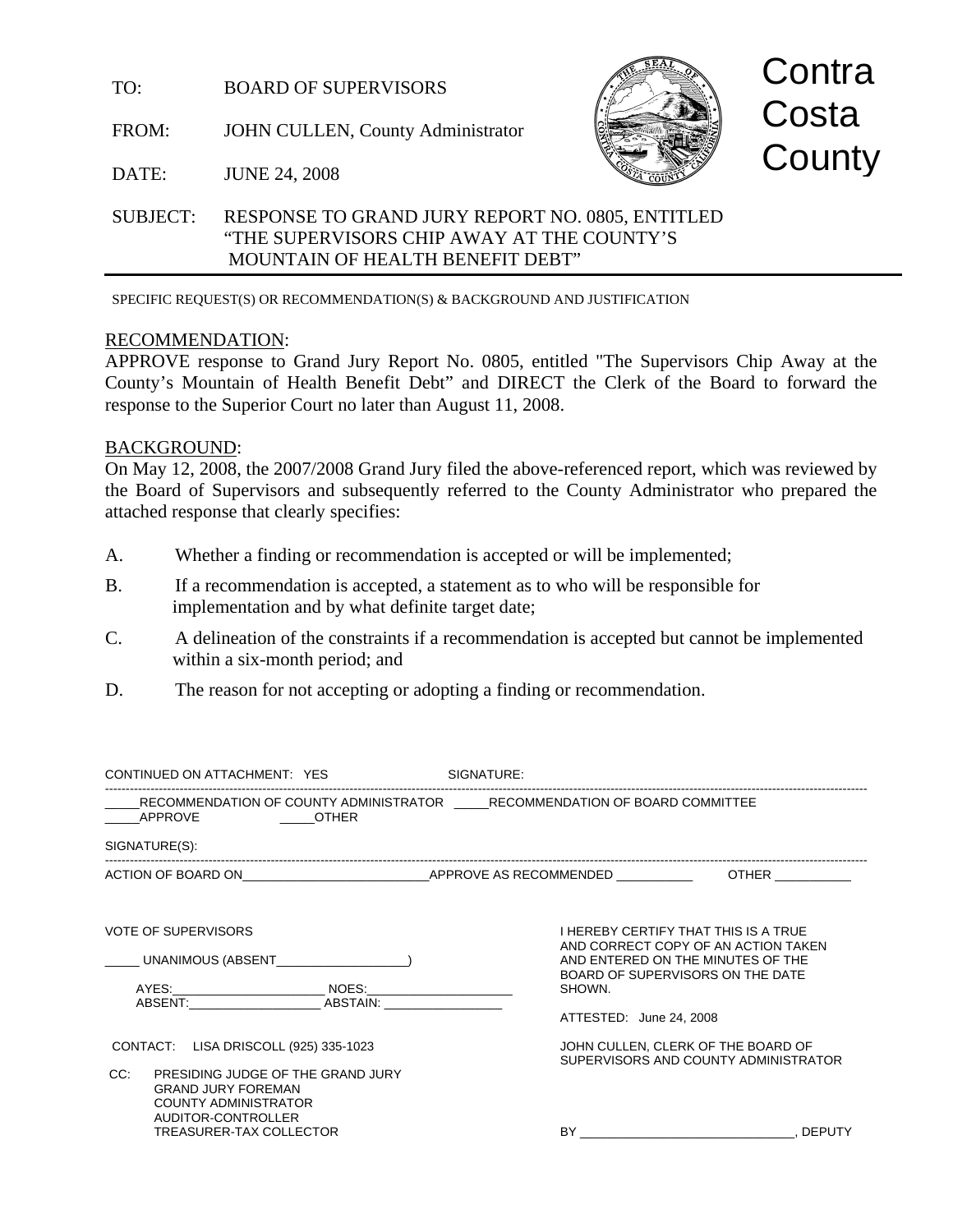# **BOARD OF SUPERVISORS RESPONSE TO GRAND JURY REPORT NO. 0805: THE SUPERVISORS CHIP AWAY AT THE COUNTY'S MOUNTAIN OF HEALTH BENEFIT DEBT**

# **FINDINGS**

# **A. Defining the OPEB Problem**

1. Governmental Accounting Standards Board Statement Number 45 ("GASB 45"), "Accounting and Financial Reporting by Employers for Post-Employment Benefits Other Than Pensions" (OPEB) sets an accounting standard analogous to the governmental pension accounting standard. This standard requires the calculation and disclosure of an unfunded liability for government employee retiree health care benefits similar to the method already in place for recognizing the cost of government employee pensions. Contra Costa County (County) has elected to embrace this standard.

### *Response: Agree.*

2. As of January 1, 2006, County's unfunded OPEB liability for the cost of providing health care benefits to its current and future retirees and their dependents over the course of their lifetimes was estimated by an independent actuarial consultant hired by the Board of Supervisors (Supervisors) to be \$2.57 billion.

*Response: Agree, with the clarification that the County's unfunded OPEB liability is for the 'accrued to date' cost of providing health care benefits.* 

3. The 2006 actuarial study indicated that the structure and costs of the County's retiree health care benefits were not sustainable.

*Response: Partially disagree. The 2006 actuarial study identified the liability and, correctly, made no comment regarding the County's ability to sustain the liability. The County, however, in its March 1, 2007 report did declare that 'The cost of the County's health care benefit is unsustainable'.* 

4. According to a March 1, 2007 County OPEB Task Force report, as of January 1, 2006, the estimated unfunded OPEB liabilities for Alameda, Orange, Riverside, San Diego, and San Mateo counties were \$613 million, \$598 million, \$257 million, \$640 million, and \$70 million respectively. These five counties have a combined OPEB liability of approximately \$2.17 billion, which is less than the \$2.57 billion estimate for Contra Costa alone.

#### *Response: Agree.*

5. In 2008, the actuarial consultant updated the estimated unfunded OPEB liability. As of January 1, the revised estimate was \$1.74 billion. The reduction results primarily from the use of new actuarial assumptions, and secondarily, from Supervisor action on May 6, 2008 to modify the health care benefits available to County employees that are not covered by a union labor contract; i.e., unrepresented employees. The \$1.74 billion figure is more than the County's total annual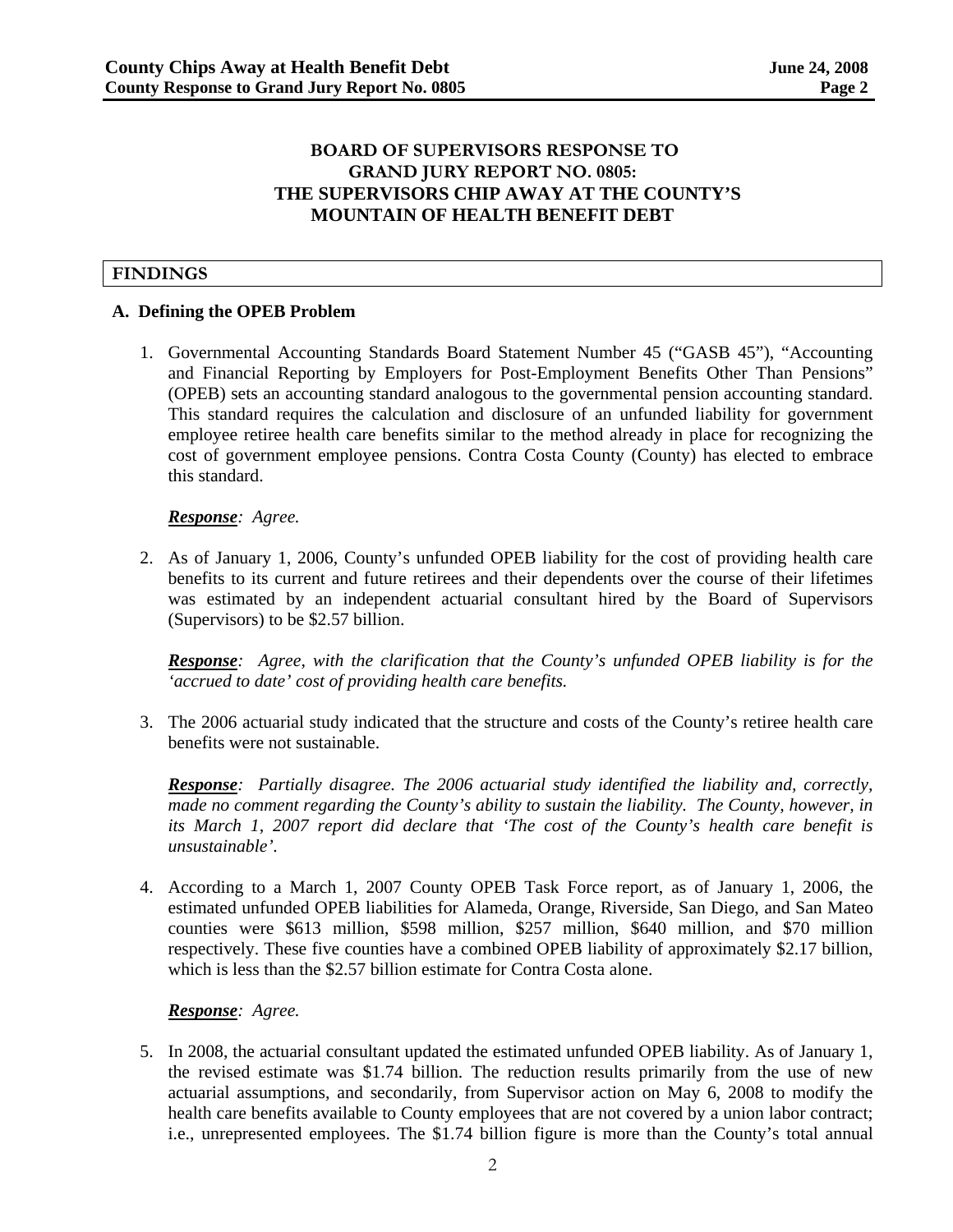operating budget of approximately \$1.2 billion for fiscal year 2007-08, and is still nearly equal to the combined health care benefit liabilities for Alameda, Orange, and San Diego Counties.

*Response: Partially disagree. The reduction results primarily from the Board of Supervisors' action to partially pre-fund our liability in the FY 2008/09 budget (\$20 million), which allowed the use of a higher discount rate (6.32%). Of the \$835 million reduction, over 82% or \$687.5 million is due to partial pre-funding. The new valuation assumption changes and plan changes for non-represented employees both made smaller contributions to the liability savings after the larger discount rate savings due to planned pre-funding.* 

6. According to County officials, the growth in the cost of health care benefits has and will continue to compromise the County's ability to provide public services since County general funds earmarked for services will have to be used to pay for increasingly costly employee and retiree health care benefits.

### *Response: Agree.*

7. As early as 1994, the Supervisors were briefed by administrative staff about the pending OPEB crisis, but took no action for more than a decade.

*Response: The respondent is unable to verify Supervisor briefings from 1994.* 

8. The OPEB liability results primarily from labor agreements in which retirees and their dependents receive the same increasingly costly health care benefits as active employees and their dependents. Other factors that contribute to the OPEB liability include longer life spans, earlier retirement ages, as well as medical costs and health insurance premiums that have escalated dramatically compared to overall inflation*.* 

*Response: Agree, with the clarification that the OPEB liability results from benefits not being fully funded on an annual basis (pre-funded the benefit rather than pay-go).* 

9. The Supervisors have the authority and responsibility to establish the labor negotiation policy, to explain it clearly to the County's negotiating team, and to ensure that the negotiating team carries it out.

# *Response: Agree.*

10. There have been occasions in the past in which individual supervisors have had conversations with union leaders about matters being negotiated. Reportedly, these conversations have on occasion undermined the Supervisors' labor negotiation policy, causing a weakening of that body's resolve, resulting in labor contracts that were not fiscally prudent.

**Response***: Partially disagree. Individual supervisors have had conversations with union leaders about matters being negotiated; however these conversations, rather than undermining the negotiation policy have, on several occasions, encouraged union leaders to continue negotiating when they would have otherwise taken unproductive actions..*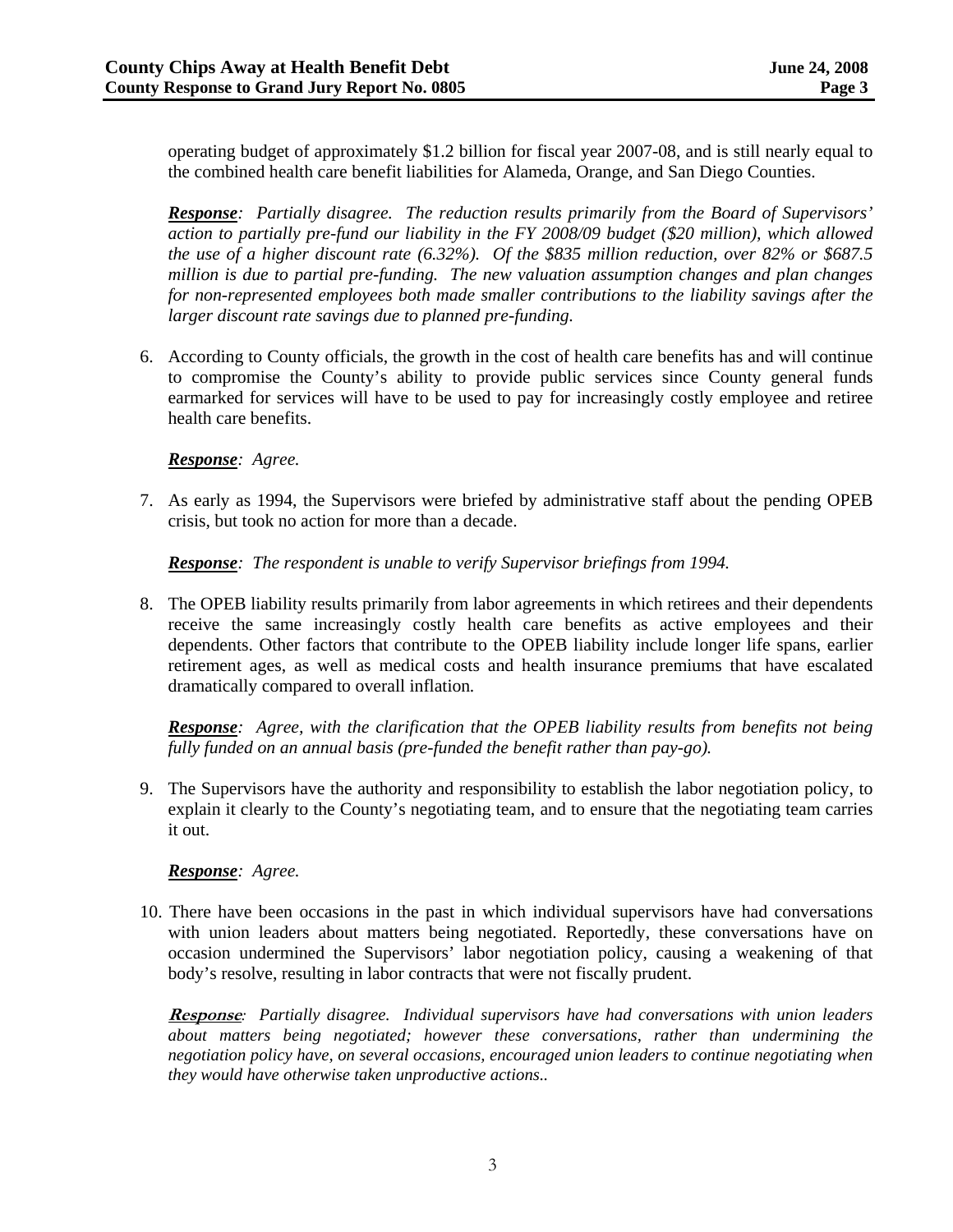- 11. The subject of the County's unfunded OPEB liability has been the topic of four previous Contra Costa County Grand Jury reports:
	- 2004: "Take Action Now to Reduce Costs of Retiree Health Insurance."
	- 2005: "Code Blue: County Health Care Costs."
	- 2006: "County Ignores Retiree Health Care Costs: The Financial Tidal Wave."
	- 2007: "Mayday, Mayday, Mayday! The County Drifts Ever Closer to the OPEB Rocks."

#### *Response: Agree.*

12. The Governmental Accounting Standards Board recommends public agencies account for unfunded OPEB costs over the active service life of benefiting employees, rather than reporting current year OPEB costs for existing retirees.

### *Response: Agree.*

13. Currently, there is no universal County requirement for eligible retirees to enroll in Medicare Parts A (hospital coverage) and B (physician and ancillary medical coverage), and assign benefits to County sponsored health insurance carriers. When Medicare benefits are assigned to the County's health insurance carriers by retirees by means of a carrier-provided form, Medicare becomes the primary payer, leaving the County responsible only as a secondary payer. Currently, Medicare health benefits are not uniformly assigned to the County's health insurance carriers to help pay for the participants' medical care. This results in higher insurance premium costs for the County**.** 

*Response: Partially disagree. Medicare Part A is required by the Social Security Act for all individuals, including County retirees. Medicare Part A is automatic and requires no enrollment. Medicare Part B requires the retiree to enroll. Medicare is primary for retirees whether or not assigned, even if the retiree is only covered by Medicare Part A. Assignment of benefits to the carriers means that a retiree can use their Medicare card only for providers within their specific network. Non-assignment means the Medicare card can be used for both network and non-network providers. It is true that the County does not universally require the assignment of these benefits to the County's health insurance carriers.* 

14. The County provides combined medical and dental benefits to approximately 8600 active employees, 5800 retirees, plus dependents and surviving spouses of retirees. Approximately 7400 (86%) of the active employees are represented by labor unions. The remaining 1200 (14%) are unrepresented.

# *Response: Agree.*

15. The County's \$1.2 billion, fiscal year 2007-08 budget includes \$130 million, 10.7% of the total budget, to pay health premium costs on a pay-as-you-go plan (\$36 million for retirees and \$94 million for active employees).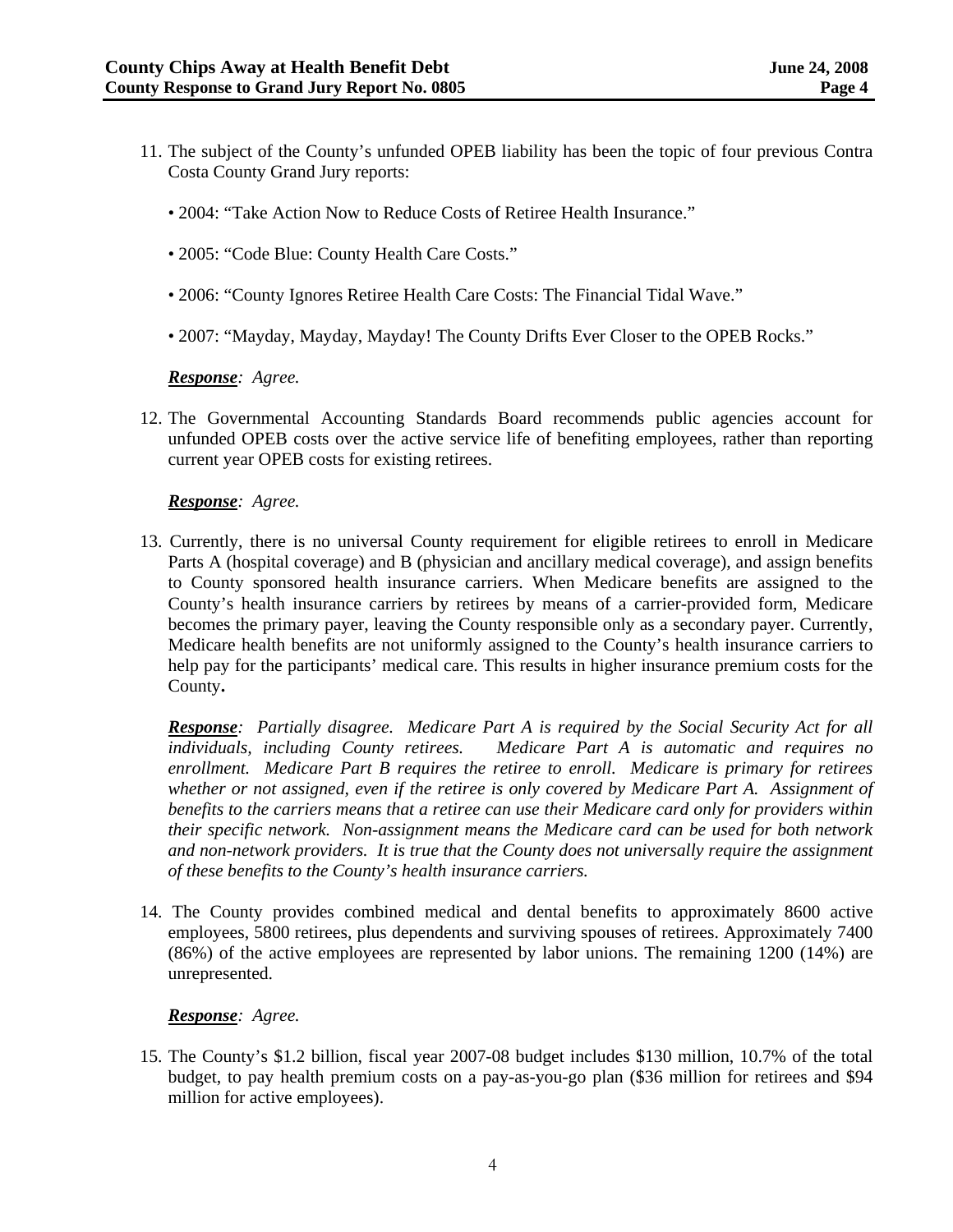*Response: Agree.* 

### **B. Addressing the OPEB Problem**

- 16. On September 25, 2007, the Supervisors adopted a plan to finally begin addressing the County's unfunded OPEB liability. It included the following:
	- A Strategic Plan and timetable addressing the OPEB problem.
	- An Irrevocable Trust Account for pre-funding a portion of the County's OPEB liability.
	- An initial goal to pre-fund, i.e., deposit into the trust, 40% of the total OPEB liability over the course of the next 30 years. This amount represents only the costs of current retirees' health care costs during that period, not future retirees.
	- A pledge to deposit \$588 million between fiscal years 2008-09 and 2022-23, 15 years, into the Irrevocable Trust Account.

*Response: Disagree. The Board of Supervisors' took its first action to reduce the County's future OPEB liability on August 15, 2006. The CNA MOU adopted on that day included 'me too' language. The 'me too' language stated that 'the County agrees that eligibility requirements and implementation date for retiree health for employees covered by this MOU will be the same as agreed to by the majority of County employees'. On October 31, 2006 when they adopted a new fifteen year vesting requirement for the receipt of retiree health care for the majority of County employees, this change became part of the CNA MOU due to the 'me too' clause..* 

 *The Board's next action, on June 26, 2007 set a timetable for addressing the OPEB program, an initial pre-funding goal of 100% of the potential liability for the retiree population (currently 40% of the total liability), and pledged an allocation of resources (\$588 million between fiscal years 2008-09 and 2022-23 and \$100 million annually thereafter).* 

*The Board's next action, on September 25, 2007 approved the selection of an irrevocable trust structure (IRS Code Section 115). The January 15, 2008 Board action established the Irrevocable Trust Account.* 

17. Effective January 1, 2007, the County increased the eligibility requirement for retiree health care benefits. Since then, employees, other than deputy sheriffs and firefighters, must work for the County for 15 years. Previously, some new employees had become eligible for retiree health benefits after as little as one day on the job.

*Response: Agree, with the clarification that the new tier excluded all employees covered by CalPERS health plans not just deputy sheriffs and firefighters.* 

18. On January 15, 2008, the Supervisors established an Irrevocable Trust Account, under the provisions of Internal Revenue Code Section 115, to deposit future OPEB funds. The funds in such accounts may not be used for any other purpose than as directed in the trust document. The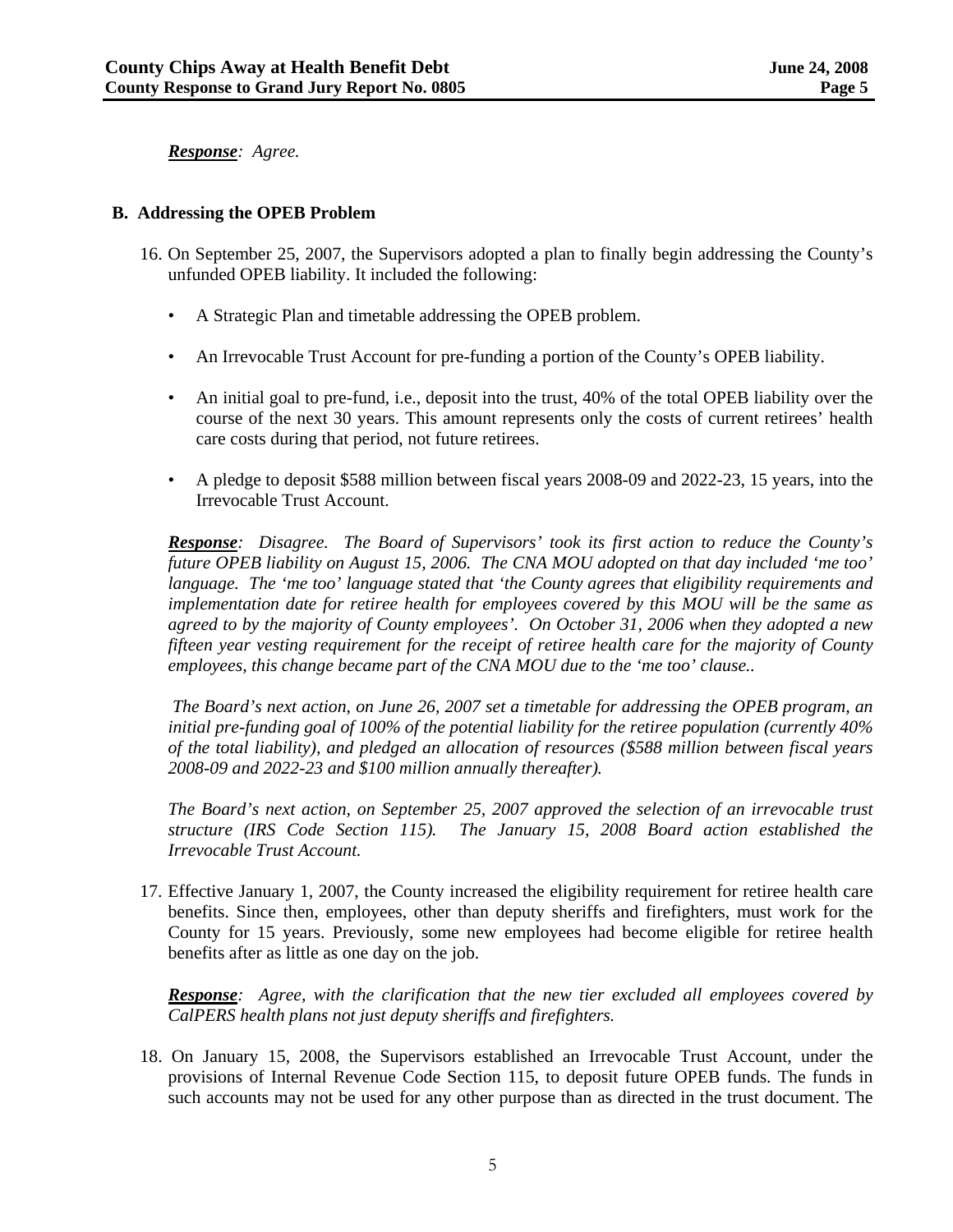trustees are: the County's Administrator, Auditor-Controller, Treasurer-Tax Collector, Director of Finance, and Health Services Department's Chief Financial Officer.

### *Response: Agree.*

19. The County Administrator has conducted information sessions covering the County's OPEB liability problems during which he answered employee and public questions.

# *Response: Agree.*

20. On January 23, 2008, the County Administrator presented a report to the County Health Care Coalition, a group that includes representatives of the various labor organizations. This report contained several benefit design change options that, if adopted, would have varying impacts on reducing the County's OPEB liability. The pros and cons, as well as the fiscal impact on the County's unfunded OPEB liability, were presented for each of the options.

### *Response: Agree.*

- 21. The January 23, 2008 report proposed changes to the health benefits available to retired unrepresented employees and their dependents. On May 6, 2008, the Supervisors approved the following changes for retired unrepresented employees and their dependants:
	- Limit coverage to one County health plan for retired employees, and their dependents, regardless of a spouse or partner's County employee status; i.e., no dual County health coverage.
	- Require retirees who become 65 on or after January 1, 2009 to enroll in Medicare Parts A&B.
	- Beginning January 1, 2010, set the County health care insurance premium subsidy at the 2009 premium level.

*Response: Agree, with the clarification that the January 23, 2008 presentation described several different options for liability reduction as a means of expressing the order of magnitude of the problem, it did not present any of the examples as proposed changes to the health benefits.* 

- 22. The January 23, 2008 report proposed the establishment of a second benefit tier for newly hired unrepresented employees intended to limit the County's costs of providing health plan benefits to future retirees. On May 6, 2008, the Supervisors approved the following changes for unrepresented employees hired after January 1, 2009:
	- Limit coverage to one County health plan for active or retired employees, and their dependents, regardless of spouse or partner County employee status; no dual County health coverage.
	- Establish separate insurance rating pools for active and retired employees to allow for more accurate cost calculations for each group.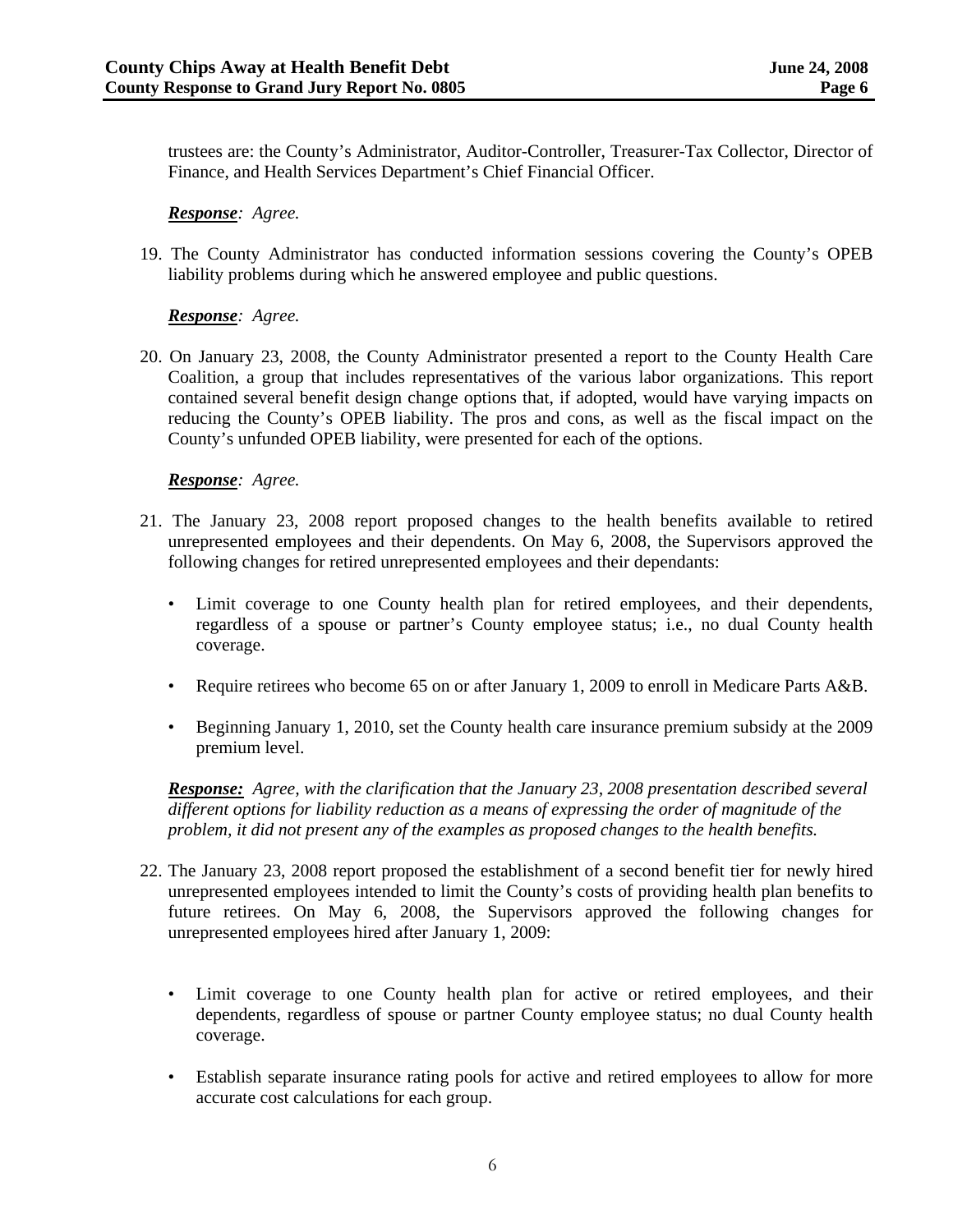• Provide that upon retirement: a) the County would not contribute toward the cost of health care for employees that retire before the age of 65; and, b) the County would permit retirees to enroll in County health plans at their own expense until age 65, when employees are eligible to enroll in Medicare Parts A&B.

*Response: Partially disagree. The January 23, 2008 presentation described a possible second tier option that could reduce the County's future liability; it did not propose that the new tier be implemented as described. The May 6, 2008 Board Action established a new health care tier for unrepresented employees and officials hired, appointed, or elected after December 31, 2008. The separate rate pools are intended to eliminate one group subsidizing the actual costs of another group, not to more accurately calculate costs. Finally, upon retirement, these employees and officials will have access to County health plans, but no County premium subsidy will be paid for any health or dental plan before or after the age of 65. Retirees and eligible family members will participate at their own expense.* 

- 23. The January 23, 2008 report proposed the establishment of a Benefit Design Task Force to develop a new health benefit program for the County. On May 6, 2008, the Supervisors approved:
	- The establishment of a task force to deal with health care benefits for unrepresented employees. Members of the task force would include unrepresented employees and retirees, County subject matter experts, independent benefit design, actuary, and tax consultants.
	- Setting specific achievement goals and parameters to recommend options for sound health care benefits within the County's budgetary limits.
	- Setting specific target dates for completion of any re-design recommendations before 2010.
	- Pursuing the means to assure portability of employee health coverage and access to health savings mechanisms for unrepresented County employees, retirees, and their dependents.

*Response: Agree, with the clarification that the January 23, 2008 presentation described how the establishment of a task force could be used to help to plan benefit design changes that counteract medical cost growth in order to preserve a balance between providing sound health care coverage for our employees and retirees and maintain vital county programs and services.* 

24. The County Administrator implemented a hiring freeze effective February 1, 2008, subject to case-by-case exceptions only he and his chief deputies have the authority to grant.

#### *Response: Agree.*

25. On May 6, 2008, the Supervisors approved a fiscal year 2008-09 budget that directs \$20 million to the OPEB trust.

#### *Response: Agree.*

26. The County has 39 labor contracts with 17 different employee organizations. Most of the contracts expire on September 30, 2008.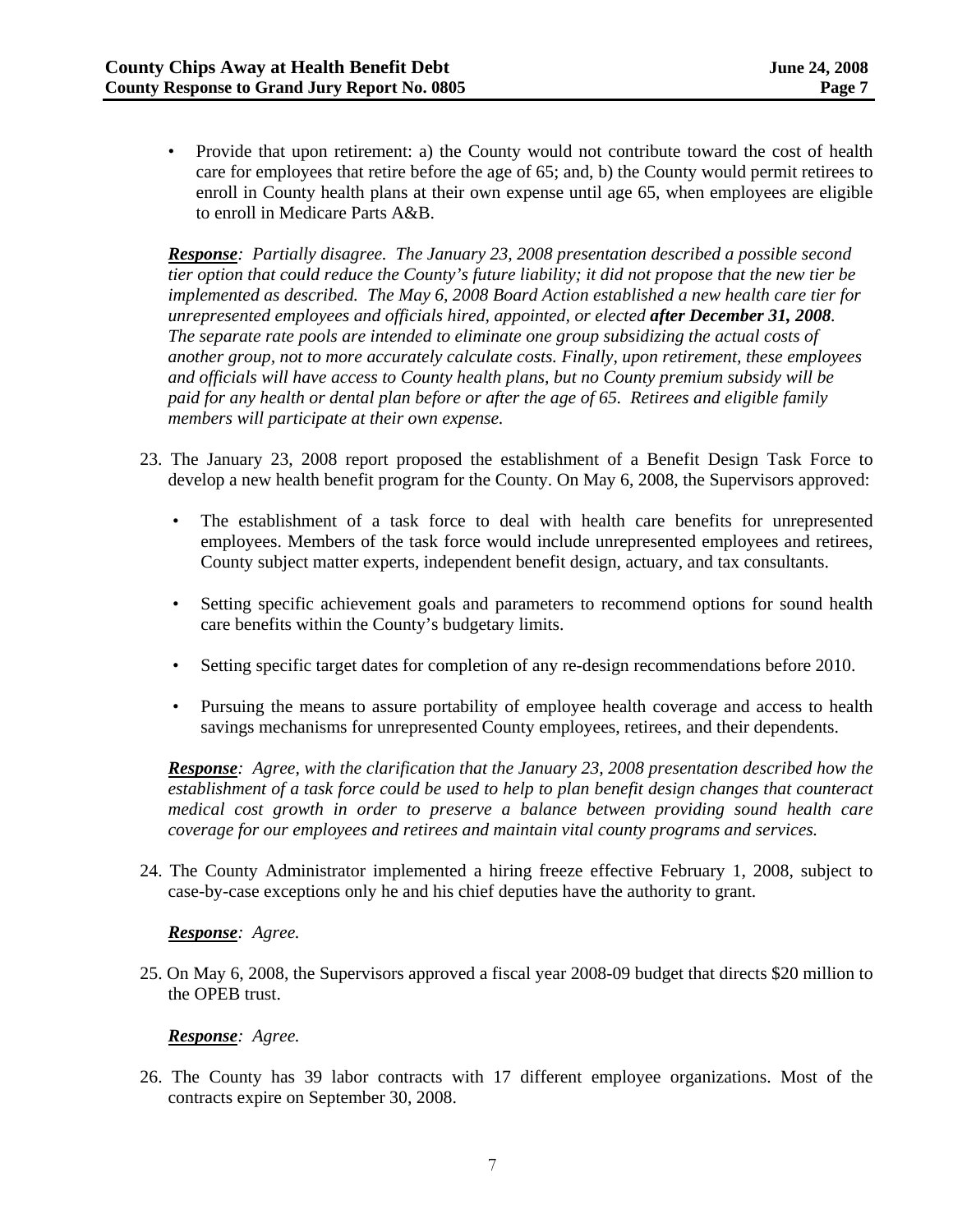#### *Response: Agree.*

27. The County Human Resources Department's labor relations services unit coordinates the activities of both in-house staff and contracted labor consultants.

*Response: Agree.* 

### **C. The OPEB Problem Continues**

28. In October 2007, the Supervisors approved a new contract with the United Professional Firefighters, Local 1230 that did not include any changes in health benefits.

#### *Response: Agree.*

29. In December 2007, the Supervisors approved a new contract with the Costa County Deputy District Attorneys Association that did not include substantive changes in health benefits.

*Response: Agree, with the clarification that the new contract eliminated dual coverage for Contra Costa County Deputy District Attorneys' Association employees.* 

30. In April 2008, the Supervisors approved a new contract with the California Nurses Association that did not include substantive changes in health benefits.

*Response: Agree, with the clarification that the new contract eliminated dual coverage for California Nursing Association employees not enrolled in dual coverage as of March 24, 2008.* 

31. Based on 2008 estimates from the independent actuary hired by the Supervisors, the County will need to set aside \$130 million per year, for 30 years, to pay down 40% of the OPEB liability. The Supervisor-approved 40% target level represents the estimated cost of the County's current retiree health care benefits, not the total amount required to also cover the health care benefit costs for all future retirees. Recent steps by the Supervisors, including the May 6, 2008 approval of the fiscal year 2008-09 budget, will reduce the liability over time. However, in the absence of any further action by the Supervisors to increase the target level, the gap between the required and planned contributions is estimated to be \$54 million per year.

*Response: Partially disagree. The \$130 million annual funding gap to reach the County's 40% target was calculated by CAO staff, not the independent actuary. Additionally, the approved 40% funding target represents 100% of the estimated cost of the County's current retirees' health care benefits or 40% of the total amount required to cover the health care benefits costs for the County's current active and retired population.*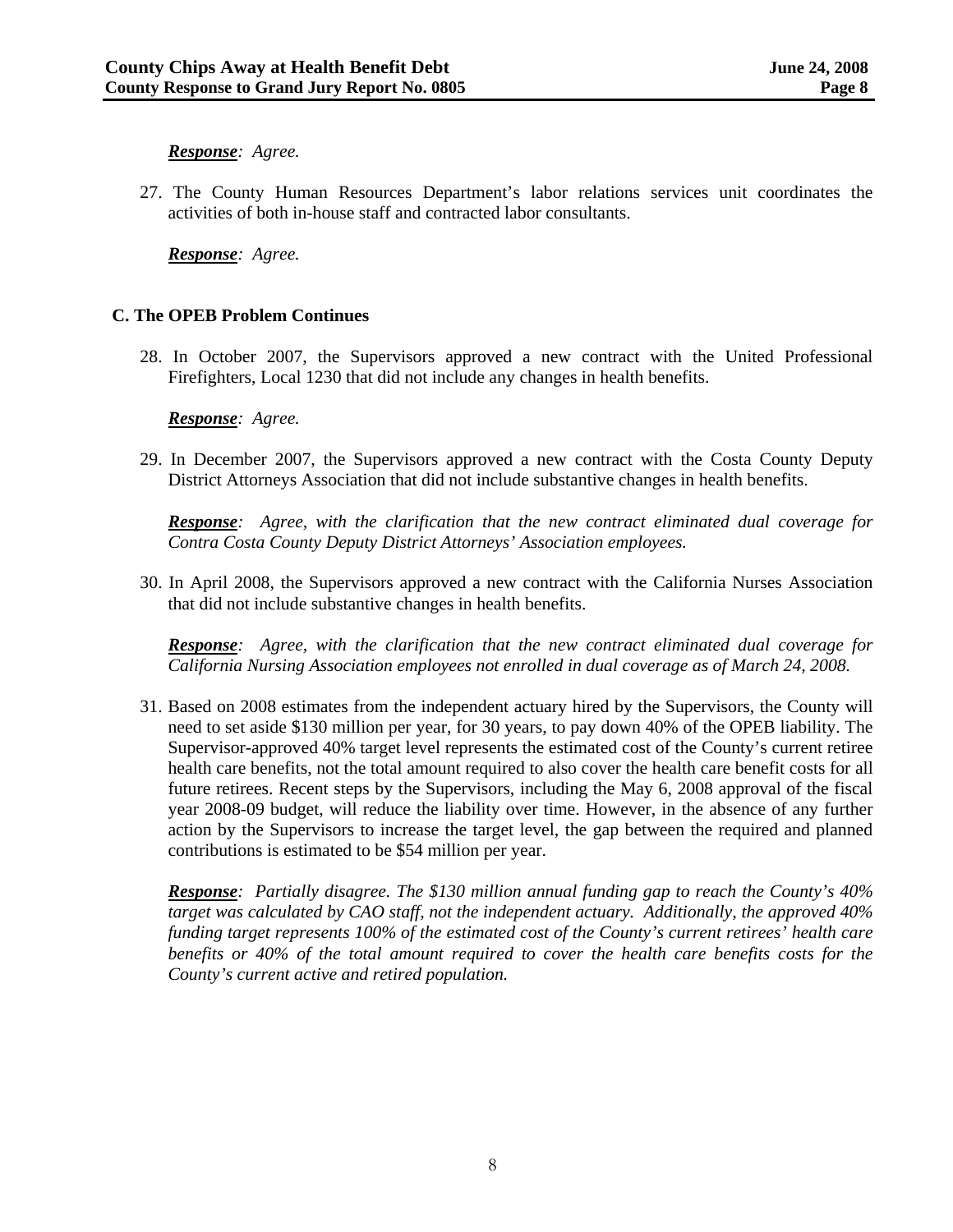### **RECOMMENDATIONS**

The 2007/08 Contra Costa County Grand Jury recommends that:

1. The Supervisors establish the County's labor negotiation policy, explain it clearly to its negotiating team, and see that the negotiating team carries it out.

*Response: Has been implemented. The establishment and policy of labor negotiations has always been within the purview of the Board of Supervisors.* 

2. The Supervisors refrain from individually communicating with labor leaders regarding any contract item being negotiated.

*Response: Will not be implemented. There are policy and management reasons for elected officials to communicate with labor leaders on pending negotiations. Additionally, it is within the purview of each individual elected official to decide what they wish to communicate to labor leaders as long as (per the Brown Act) they do "not disclose confidential information that has been acquired by being present in a closed session … to a person not entitled to receive it, unless the legislative body authorizes disclosure of that confidential information." (Government Code, sec. 54963(a)).* 

3. The Supervisors only approve labor contracts that are fiscally prudent and that reduce the County's unfunded OPEB liability.

*Response: Will not be implemented because it is not reasonable to expect every labor contract to reduce the County's unfunded OPEB liability. Some labor contracts, IHSS for example, contain no provision for retiree health care and therefore have no impact on the County's unfunded OPEB liability; this recommendation would eliminate the Supervisors ability to approve labor contracts with these organizations. The Supervisors will continue to only approve labor contracts that are fiscally prudent.* 

4. The Supervisors develop and implement a new health benefit program for County employees and retirees that will reduce the OPEB liability.

**Response***: This recommendation is in process. The County Administrator is working to form a task force to assist in the development of a new health benefit program for County employees and retirees. The work of the task force is then subject to negotiation with the affected unions, whose contracts are mostly scheduled to expire at the end of September, 2008.* 

5. All Medicare eligible employees, retirees, and their dependants receiving health care benefits from the County be required to enroll in Medicare Parts A and B, and to assign their Medicare benefits to the County's authorized health insurance carriers.

*Response: Will not be implemented because older retirees who have never enrolled in Medicare Part B would pay more in extra Medicare premiums than the benefit of their Medicare assignment would save. This recommendation is being pursued for future retirees.*